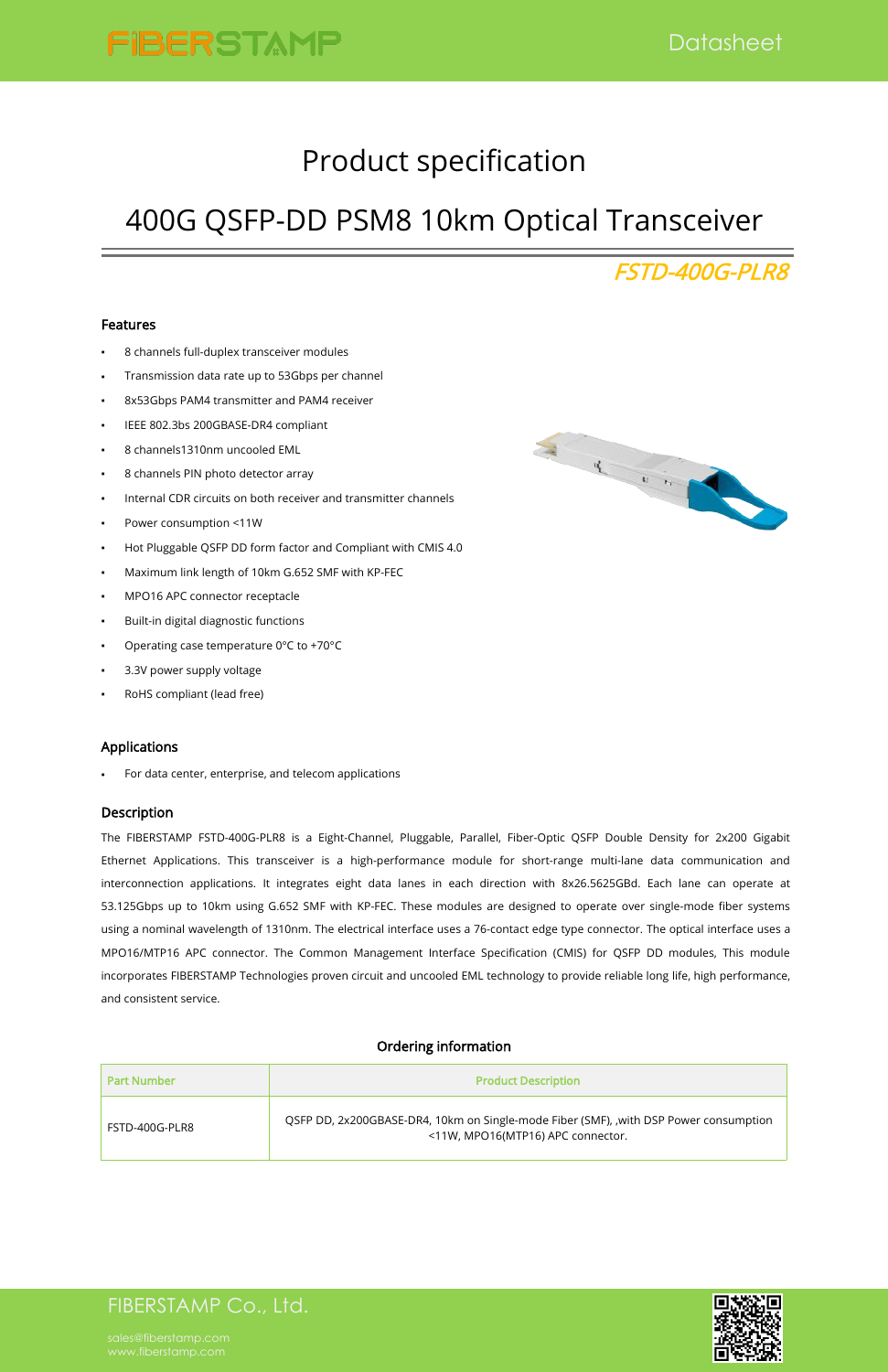### Absolute Maximum Ratings

| Parameter                         | Symbol | Min    | <b>Max</b> | <b>Unit</b>  |
|-----------------------------------|--------|--------|------------|--------------|
| Supply Voltage                    | Vcc    | $-0.3$ | 3.6        | V            |
| Input Voltage                     | Vin    | $-0.3$ | $Vcc+0.3$  | V            |
| Storage Temperature               | Tst    | $-20$  | 85         | $^{\circ}$ C |
| <b>Case Operating Temperature</b> | Top    | 0      | 70         | $^{\circ}$ C |
| Humidity(non-condensing)          | Rh     | 5      | 95         | $\%$         |

## Recommended Operating Conditions

| Parameter                  | Symbol | <b>Min</b>  | <b>Typical</b> | <b>Max</b> | <b>Unit</b>  |
|----------------------------|--------|-------------|----------------|------------|--------------|
| Supply Voltage             | Vcc    | 3.13        | 3.3            | 3.47       | V            |
| Operating Case temperature | Tca    | $\mathbf 0$ |                | 70         | $^{\circ}$ C |
| Data Rate Per Lane         | fd     |             | 26.5625        |            | GBd          |
| Humidity                   | Rh     | 5           |                | 85         | %            |
| Power Dissipation          | Pm     |             |                | 11         | W            |

### Electrical Specifications

| Parameter                                          | Symbol       | Min   | <b>Typical</b> | <b>Max</b> | <b>Unit</b>              |
|----------------------------------------------------|--------------|-------|----------------|------------|--------------------------|
| Differential input impedance                       | Zin          | 90    | 100            | 110        | ohm                      |
| Differential Output impedance                      | Zout         | 90    | 100            | 110        | ohm                      |
| Differential input voltage amplitude<br>aAmplitude | ∆Vin         |       |                | 900        | mVp-p                    |
| Differential output voltage amplitude              | <b>AVout</b> |       |                | 900        | mVp-p                    |
| Skew                                               | Sw           |       |                | 300        | ps                       |
| <b>Bit Error Rate</b>                              | <b>BER</b>   |       |                | $2.4E-4$   | $\overline{\phantom{a}}$ |
| Near-end Eye Width at 10^-6<br>probability(EW6)    |              | 0.265 |                |            | U                        |
| Near-end Eye Height at 10^-6<br>probability(EH6)   |              | 70    |                |            | mV                       |

| Far-end Eye Width at 10^-6<br>probability(EW6)  | 0.20 |  | U  |  |
|-------------------------------------------------|------|--|----|--|
| Far-end Eye Height at 10^-6<br>probability(EH6) | 30   |  | mV |  |
| Near-end Eye Linearity                          | 0.85 |  |    |  |

#### Note:

- 1. BER=2.4E-4; PRBS31Q@26.5625GBd. Pre-FEC
- 2. Differential input voltage amplitude is measured between TxnP and TxnN.
- 3. Differential output voltage amplitude is measured between RxnP and RxnN.

## FIBERSTAMP Co., Ltd.

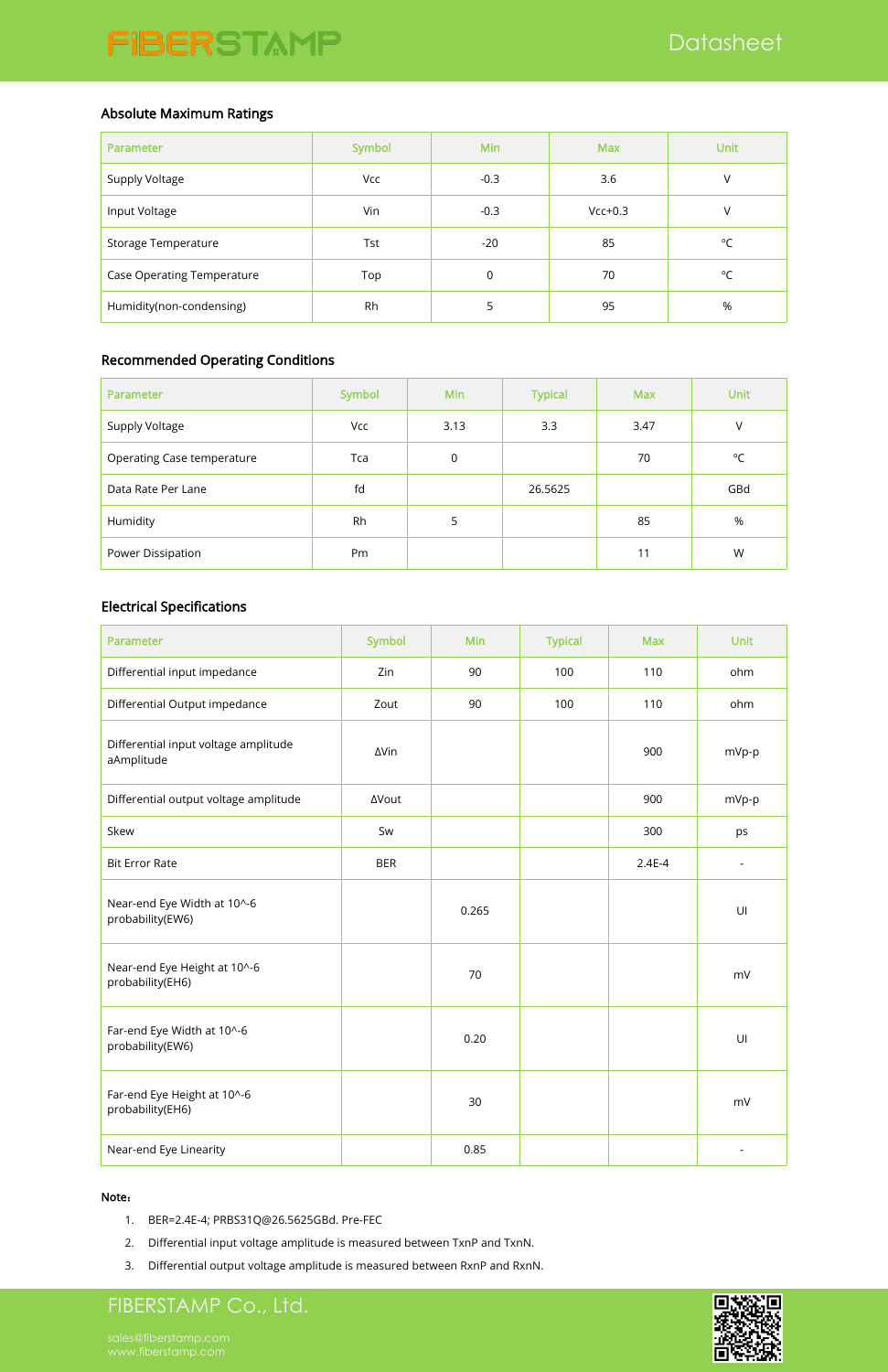## FIBERSTAMP Co., Ltd.



### Optical Characteristics

| Parameter                                                    | <b>Symbol</b> | Min      | <b>Typical</b>                                | <b>Max</b>                  | <b>Unit</b> | <b>Notes</b>             |
|--------------------------------------------------------------|---------------|----------|-----------------------------------------------|-----------------------------|-------------|--------------------------|
| Transmitter                                                  |               |          |                                               |                             |             |                          |
| Centre Wavelength                                            | $\lambda c$   | 1304.5   | $\overline{\phantom{a}}$                      | 1317.5                      | nm          | $\overline{\phantom{a}}$ |
| Side-mode suppression ratio                                  | SMSR          | 30       | $\overline{\phantom{a}}$                      | $\mathcal{L}_{\mathcal{F}}$ | dB          |                          |
| Average launch power, each lane                              | Pout          | $-5.1$   | $\overline{\phantom{a}}$                      | 3                           | dBm         |                          |
| <b>Optical Modulation Amplitude</b><br>(OMAouter), each lane | <b>OMA</b>    | $-3$     |                                               | 2.8                         | dBm         |                          |
| Transmitter and dispersion eye<br>closure(TDEC), each lane   | <b>TDEC</b>   |          |                                               | 3.4                         | ${\sf dB}$  |                          |
| <b>Extinction Ratio</b>                                      | ER            | 3.5      | $\overline{\phantom{a}}$                      | $\overline{\phantom{a}}$    | dB          |                          |
| Average launch power of OFF<br>transmitter, each lane        |               |          |                                               | $-30$                       | dB          |                          |
|                                                              |               | Receiver |                                               |                             |             |                          |
| Centre Wavelength                                            | $\lambda c$   | 1304.5   | $\mathord{\hspace{1pt}\text{--}\hspace{1pt}}$ | 1317.5                      | nm          | $\overline{\phantom{a}}$ |
| Receiver Sensitivity in OMAouter                             | RXsen         |          |                                               | $-6.6$                      | dBm         | 1                        |
| Stressed Receiver Sensitivity in<br>OMAouter                 | SRS           |          |                                               | $-4.1$                      | dBm         | 1                        |
| Average power at receiver, each<br>lane input, each lane     | Pin           | $-8.1$   |                                               | 3                           | dBm         |                          |
| Receiver Reflectance                                         |               |          |                                               | $-12$                       | dB          |                          |
| LOS Assert                                                   |               | $-10$    |                                               |                             | dBm         |                          |
| LOS De-Assert - OMA                                          |               |          |                                               | $-7.5$                      | dBm         |                          |
| LOS Hysteresis                                               |               | 0.5      |                                               |                             | dB          |                          |

#### Note:

1. Measured with conformance test signal at TP3 for BER = 2.4E-4 Pre-FEC

### Module Block Diagram



#### Figure1. Module Block Diagram

2x200GBASE-DR4 QSFP-DD is one kind of parallel transceiver. EML and PIN array package is key technique, through I<sup>2</sup>C system can

contact with module.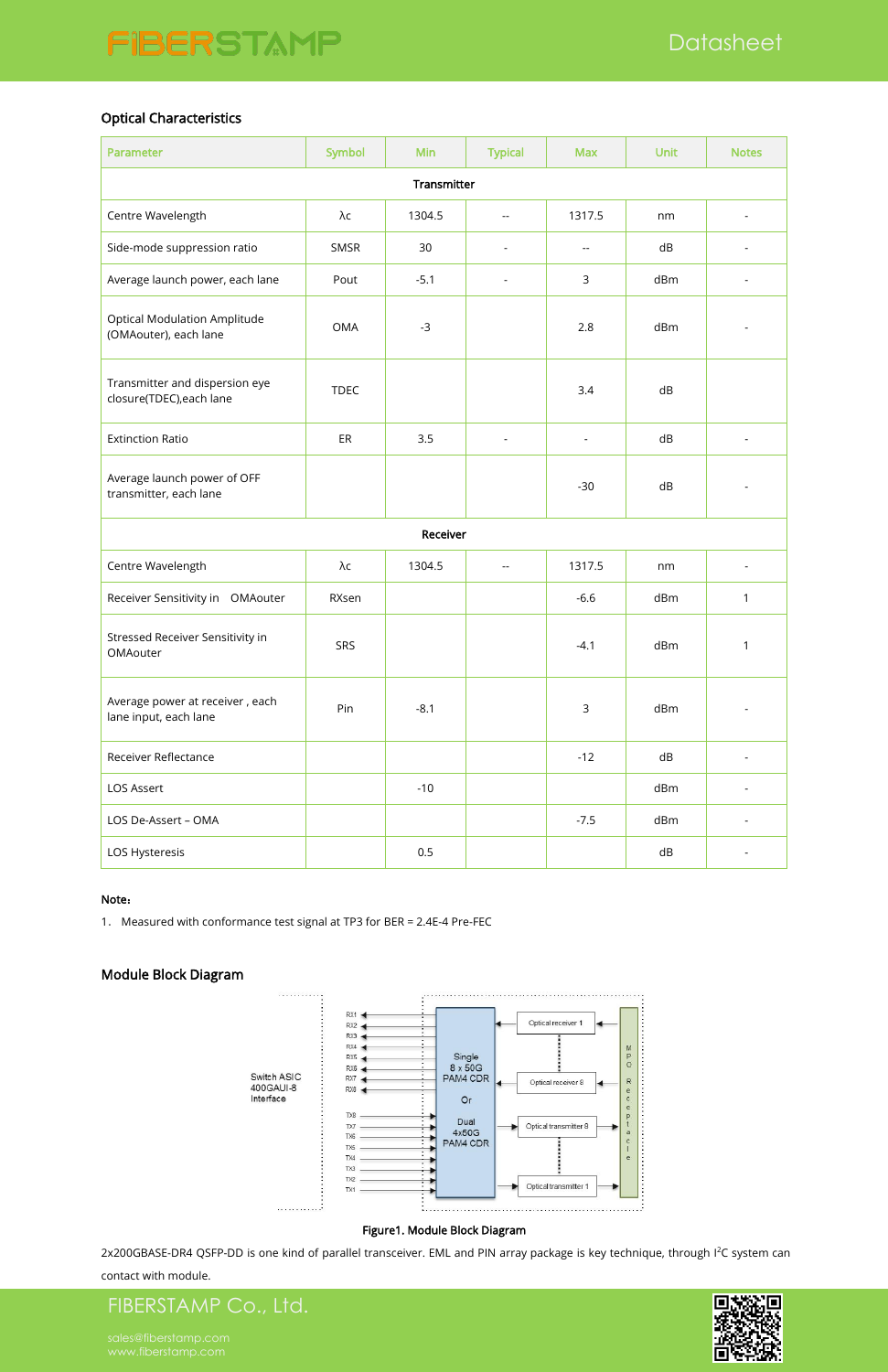# FIBERSTAMP Co., Ltd.

 $21$ 

 $T$  there is

 $\tau$ 

 $TDM = A$ 

T 2

D.



 $2D$ 

### Power Supply Filtering

The host board should use the power supply filtering shown in Figure2.



Figure2. Host Board Power Supply Filtering

|                | Pad Logic       | Symbol     | Description                         | Plug<br>Sequence <sup>4</sup> | Notes          |
|----------------|-----------------|------------|-------------------------------------|-------------------------------|----------------|
| $\mathbf{1}$   |                 | GND.       | Ground                              | 1B                            | $\mathbf{1}$   |
| $\overline{2}$ | $CML-T$         | Tx2n       | Transmitter Inverted Data Input     | 3B                            |                |
| 3              | $CML-T$         | Tx2p       | Transmitter Non-Inverted Data Input | 3B                            |                |
| $\overline{4}$ |                 | GND        | Ground                              | 1B                            | 1              |
| 5              | $CML-T$         | Tx4n       | Transmitter Inverted Data Input     | 3B                            |                |
| $\epsilon$     | $CML-T$         | Tx4p       | Transmitter Non-Inverted Data Input | 3B                            |                |
| 7              |                 | GND.       | Ground                              | 1B                            | $\mathbf{1}$   |
| 8              | LVTTL-I         | ModSelL    | Module Select                       | 3B                            |                |
| 9              | LVTTL-I         | ResetL     | Module Reset                        | 3B                            |                |
| 10             |                 | VccRx      | +3.3V Power Supply Receiver         | 2B                            | $\overline{2}$ |
| 11             | LVCMOS-<br>I/O  | SCL        | 2-wire serial interface clock       | 3B                            |                |
| 12             | LVCMOS-<br>I/O  | SDA        | 2-wire serial interface data        | 3B                            |                |
| 13             |                 | <b>GND</b> | Ground                              | 1B                            | $\mathbf{1}$   |
| 14             | $CML-O$         | Rx3p       | Receiver Non-Inverted Data Output   | 3B                            |                |
| 15             | $CML-0$         | Rx3n       | Receiver Inverted Data Output       | 3B                            |                |
| 16             |                 | GND.       | Ground                              | 1 <sub>B</sub>                | $\mathbf{1}$   |
| 17             | $CML-O$         | Rx1p       | Receiver Non-Inverted Data Output   | 3B                            |                |
| 18             | $CML-O$         | Rx1n       | Receiver Inverted Data Output       | 3B                            |                |
| 19             |                 | GND        | Ground                              | 1B                            | 1              |
| 20             |                 | GND        | Ground                              | 1B                            | 1              |
| 21             | $CML-O$         | Rx2n       | Receiver Inverted Data Output       | 3B                            |                |
| 22             | $CML-O$         | Rx2p       | Receiver Non-Inverted Data Output   | 3 <sub>B</sub>                |                |
| 23             |                 | GND        | Ground.                             | 1 <sub>B</sub>                | $\pm$          |
| 24             | $CML-O$         | Rx4n       | Receiver Inverted Data Output       | 3B                            |                |
| 25             | $CML-O$         | Rx4p       | Receiver Non-Inverted Data Output   | 3B                            |                |
| 26             |                 | GND        | Ground                              | 1B                            | $\mathbf{1}$   |
| 27             | LVTTL-0 ModPrsL |            | Module Present                      | 3 <sub>B</sub>                |                |
| 28             | LVTTL-0         | IntL       | Interrupt                           | 3B                            |                |
| 29             |                 | VccTx      | +3.3V Power supply transmitter      | 2B                            | $\overline{2}$ |
| 30             |                 | Vcc1       | +3.3V Power supply                  | 2B                            | $\overline{2}$ |

#### Table 1, Pad Eunction Definition

| эı | LVIIL-I LEMOGE |      | TOM LOMET MONE!                     | - 2 D |  |
|----|----------------|------|-------------------------------------|-------|--|
| 32 |                | GND  | Ground                              | 1B    |  |
| 33 | $CML-T$        | Tx3p | Transmitter Non-Inverted Data Input | 3B    |  |
| 34 | $CML-T$        | Tx3n | Transmitter Inverted Data Input     | 3B    |  |
| 35 |                | GND  | Ground                              | 1B    |  |
| 36 | $CML-T$        | Tx1p | Transmitter Non-Inverted Data Input | 3B    |  |
| 37 | $CML-T$        | Tx1n | Transmitter Inverted Data Input     | 3B    |  |
| 38 |                | GND  | Ground                              | 1B    |  |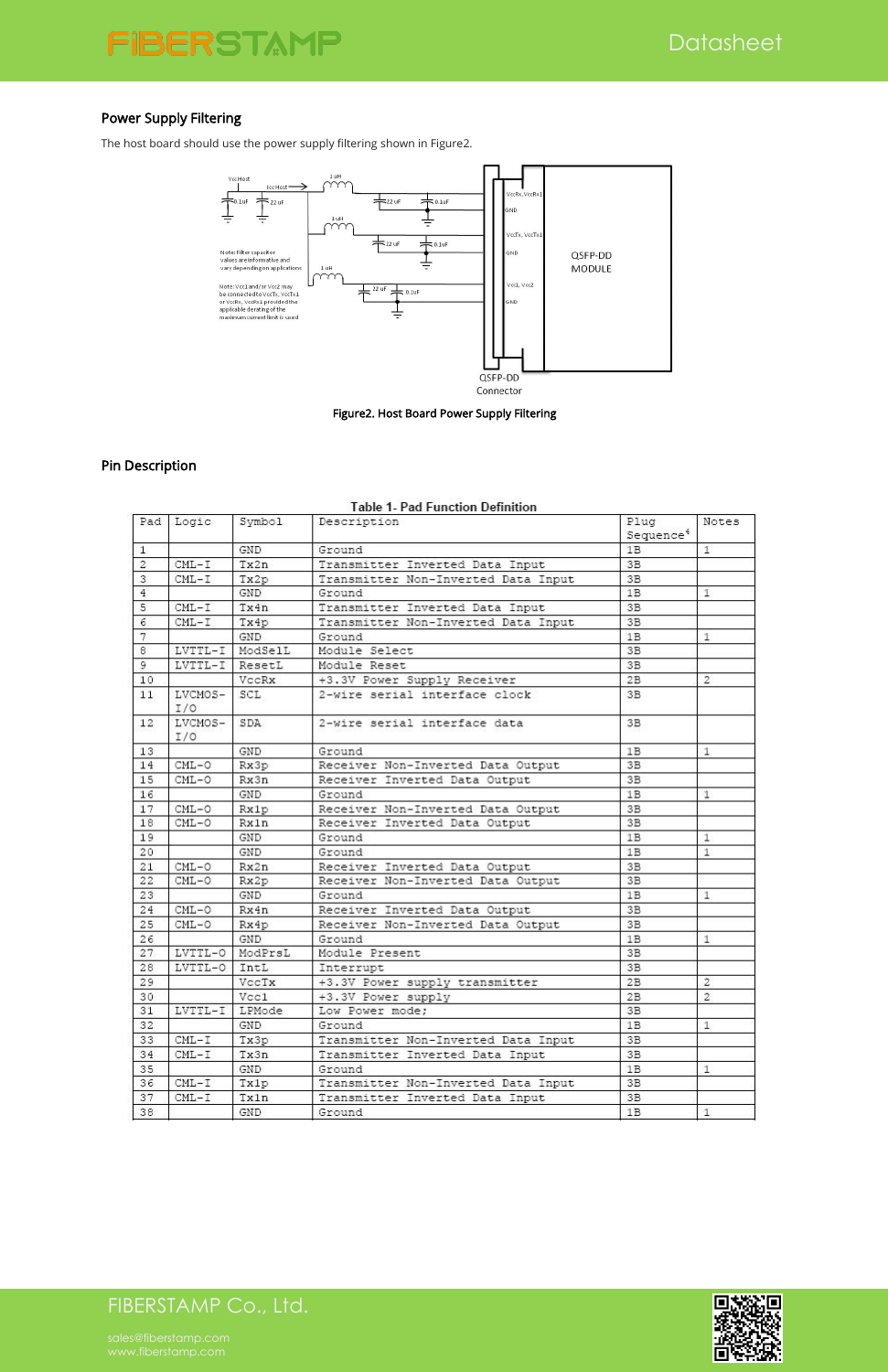

| Pad | Logic                                                                            | Symbol     | Description                                                                                                                                                                                                                                                  | Plug<br>Sequence <sup>4</sup> | Notes          |  |
|-----|----------------------------------------------------------------------------------|------------|--------------------------------------------------------------------------------------------------------------------------------------------------------------------------------------------------------------------------------------------------------------|-------------------------------|----------------|--|
| 39  |                                                                                  | GND        | Ground                                                                                                                                                                                                                                                       | 1A                            | 1              |  |
| 40  | $CML-T$                                                                          | Tx6n       | Transmitter Inverted Data Input                                                                                                                                                                                                                              | 3A                            |                |  |
| 41  | $CML-T$                                                                          | Тхбр       | Transmitter Non-Inverted Data Input                                                                                                                                                                                                                          | 3A                            |                |  |
| 42  |                                                                                  | GND        | Ground                                                                                                                                                                                                                                                       | 1A                            | 1              |  |
| 43  | $CML-I$                                                                          | Tx8n       | Transmitter Inverted Data Input                                                                                                                                                                                                                              | 3A                            |                |  |
| 44  | $CML - I$                                                                        | Tx8p       | Transmitter Non-Inverted Data Input                                                                                                                                                                                                                          | 3A                            |                |  |
| 45  |                                                                                  | GND        | Ground                                                                                                                                                                                                                                                       | 1A                            | 1              |  |
| 46  |                                                                                  | Reserved   | For future use                                                                                                                                                                                                                                               | 3A                            | 3              |  |
| 47  |                                                                                  | VS1        | Module Vendor Specific 1                                                                                                                                                                                                                                     | 3A                            | 3              |  |
| 48  |                                                                                  | VccRx1     | 3.3V Power Supply                                                                                                                                                                                                                                            | 2A                            | $\overline{c}$ |  |
| 49  |                                                                                  | VS2        | Module Vendor Specific 2                                                                                                                                                                                                                                     | 3A                            | 3              |  |
| 50  |                                                                                  | VS3        | Module Vendor Specific 3                                                                                                                                                                                                                                     | 3A                            | 3              |  |
| 51  |                                                                                  | GND        | Ground                                                                                                                                                                                                                                                       | 1A                            | $\mathbf{1}$   |  |
| 52  | $CML-O$                                                                          | Rx7p       | Receiver Non-Inverted Data Output                                                                                                                                                                                                                            | 3A                            |                |  |
| 53  | $CML-0$                                                                          | Rx7n       | Receiver Inverted Data Output                                                                                                                                                                                                                                | 3A                            |                |  |
| 54  |                                                                                  | GND        | Ground                                                                                                                                                                                                                                                       | 1A                            | 1              |  |
| 55  | $CML-O$                                                                          | Rx5p       | Receiver Non-Inverted Data Output                                                                                                                                                                                                                            | 3A                            |                |  |
| 56  | CML-0                                                                            | Rx5n       | Receiver Inverted Data Output                                                                                                                                                                                                                                | 3A                            |                |  |
| 57  |                                                                                  | GND        | Ground                                                                                                                                                                                                                                                       | 1A                            | 1              |  |
| 58  |                                                                                  | GND        | Ground                                                                                                                                                                                                                                                       | 1A                            | ı              |  |
| 59  | $CML-0$                                                                          | Rx6n       | Receiver Inverted Data Output                                                                                                                                                                                                                                | 3A                            |                |  |
| 60  | $CML-0$                                                                          | Rx6p       | Receiver Non-Inverted Data Output                                                                                                                                                                                                                            | 3A                            |                |  |
| 61  |                                                                                  | <b>GND</b> | Ground                                                                                                                                                                                                                                                       | 1A                            | 1              |  |
| 62  | $CML-0$                                                                          | Rx8n       | Receiver Inverted Data Output                                                                                                                                                                                                                                | 3A                            |                |  |
| 63  | $CML-O$                                                                          | Rx8p       | Receiver Non-Inverted Data Output                                                                                                                                                                                                                            | 3A                            |                |  |
| 64  |                                                                                  | GND        | Ground                                                                                                                                                                                                                                                       | 1A                            | 1.             |  |
| 65  |                                                                                  | NC.        | No Connect                                                                                                                                                                                                                                                   | 3A                            | 3              |  |
| 66  |                                                                                  | Reserved   | For future use                                                                                                                                                                                                                                               | 3A                            | 3              |  |
| 67  |                                                                                  | VccTx1     | 3.3V Power Supply                                                                                                                                                                                                                                            | 2A                            | $\overline{c}$ |  |
| 68  |                                                                                  | Vcc2       | 3.3V Power Supply                                                                                                                                                                                                                                            | 2A                            | $\overline{c}$ |  |
| 69  | LVTTL-I                                                                          | ePPS       | Precision Time Protocol (PTP) reference                                                                                                                                                                                                                      | 3A                            | 3              |  |
|     |                                                                                  |            | clock input                                                                                                                                                                                                                                                  |                               |                |  |
| 70  |                                                                                  | GND        | Ground                                                                                                                                                                                                                                                       | 1A                            | $\mathbf{1}$   |  |
| 71  | $CML-I$                                                                          | Tx7p       | Transmitter Non-Inverted Data Input                                                                                                                                                                                                                          | 3A                            |                |  |
| 72  | $CML-T$                                                                          | Tx7n       | Transmitter Inverted Data Input                                                                                                                                                                                                                              | 3A                            |                |  |
| 73  |                                                                                  | GND        | Ground                                                                                                                                                                                                                                                       | 1A                            | $\mathbf{1}$   |  |
| 74  | $CML-T$                                                                          | Tx5p       | Transmitter Non-Inverted Data Input                                                                                                                                                                                                                          | 3A                            |                |  |
| 75  | $CML-T$                                                                          | Tx5n       | Transmitter Inverted Data Input                                                                                                                                                                                                                              | 3A                            |                |  |
| 76  |                                                                                  | GND        | Ground                                                                                                                                                                                                                                                       | 1A                            | 1              |  |
|     | common ground plane.                                                             |            | Note 1: QSFP-DD uses common ground (GND)for all signals and supply (power). All are<br>common within the QSFP-DD module and all module voltages are referenced to this<br>potential unless otherwise noted. Connect these directly to the host board signal- |                               |                |  |
|     |                                                                                  |            | Note 2: VccRx, VccRx1, Vcc1, Vcc2, VccTx and VccTx1 shall be applied concurrently.                                                                                                                                                                           |                               |                |  |
|     |                                                                                  |            | Requirements defined for the host side of the Host Card Edge Connector are listed                                                                                                                                                                            |                               |                |  |
|     |                                                                                  |            | in Table 7. VccRx, VccRx1, Vcc1, Vcc2, VccTx and VccTx1 may be internally<br>connected within the module in any combination. The connector Vcc pins are each                                                                                                 |                               |                |  |
|     |                                                                                  |            | rated for a maximum current of 1000 mA.                                                                                                                                                                                                                      |                               |                |  |
|     |                                                                                  |            | Note 3: All Vendor Specific, Reserved, No Connect and ePPS (if not used) pins may                                                                                                                                                                            |                               |                |  |
|     | be terminated with 50 Ohms to ground on the host. Pad 65 (No Connect) shall be   |            |                                                                                                                                                                                                                                                              |                               |                |  |
|     | left unconnected within the module. Vendor specific and Reserved pads shall have |            |                                                                                                                                                                                                                                                              |                               |                |  |
|     | an impedance to GND that is greater than 10 kOhms and less than 100 pF.          |            |                                                                                                                                                                                                                                                              |                               |                |  |
|     |                                                                                  |            | Note 4: Plug Sequence specifies the mating sequence of the host connector and                                                                                                                                                                                |                               |                |  |
|     |                                                                                  |            | module. The sequence is 1A, 2A, 3A, 1B, 2B, 3B. (see Figure 2 for pad locations)                                                                                                                                                                             |                               |                |  |
|     |                                                                                  |            | Contact sequence A will make, then break contact with additional QSFP-DD pads.                                                                                                                                                                               |                               |                |  |
|     |                                                                                  |            | Sequence 1A, 1B will then occur simultaneously, followed by 2A, 2B, followed by 3A, 3B.                                                                                                                                                                      |                               |                |  |

# FIBERSTAMP Co., Ltd.

[sales@fiberstamp.com](mailto:sales@fiberstamp.com)

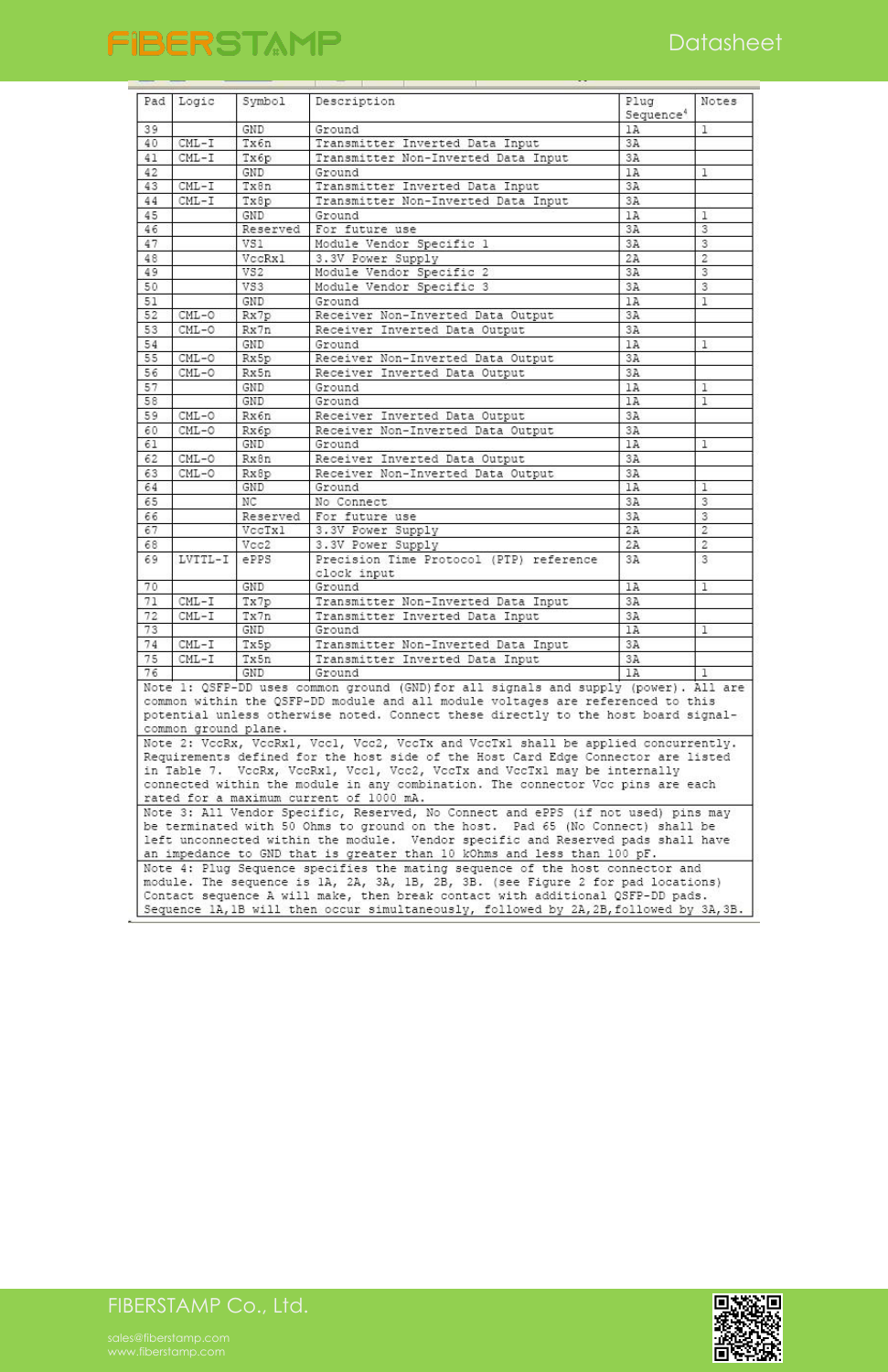## **Datasheet**

# FIBERSTAMP



### Top side viewed from top

## FIBERSTAMP Co., Ltd.





### ModSelL Pin

The ModSelL is an input signal that shall be pulled to Vcc in the QSFP-DD module (see Table 2). When held low by the host, the module responds to 2-wire serial communication commands. The ModSelL allows the use of multiple QSFP-DD modules on a single 2-wire interface bus. When ModSelL is "High", the module shall not respond to or acknowledge any 2-wire interface communication from the host.

In order to avoid conflicts, the host system shall not attempt 2-wire interface communications within the ModSelL de-assert time

after any QSFP-DD modules are deselected.Similarly, the host must wait at least for the period of the ModSelL assert time before communicating with the newly selected module. The assertion and de-asserting periods of different modules may overlap as long as the above timing requirements are met.

#### ResetL Pin

The ResetL signal shall be pulled to Vcc in the module (see Table 2). A low level on the ResetL signal for longer than the minimum pulse length (t\_Reset\_init) (See Table 3) initiates a complete module reset, returning all user module settings to their default state.

#### LPMode Pin

LPMode is an input signal. The LPMode signal shall be pulled up to Vcc in the QSFP-DD module (see Table 2). LPMode is used in the control of the module power mode.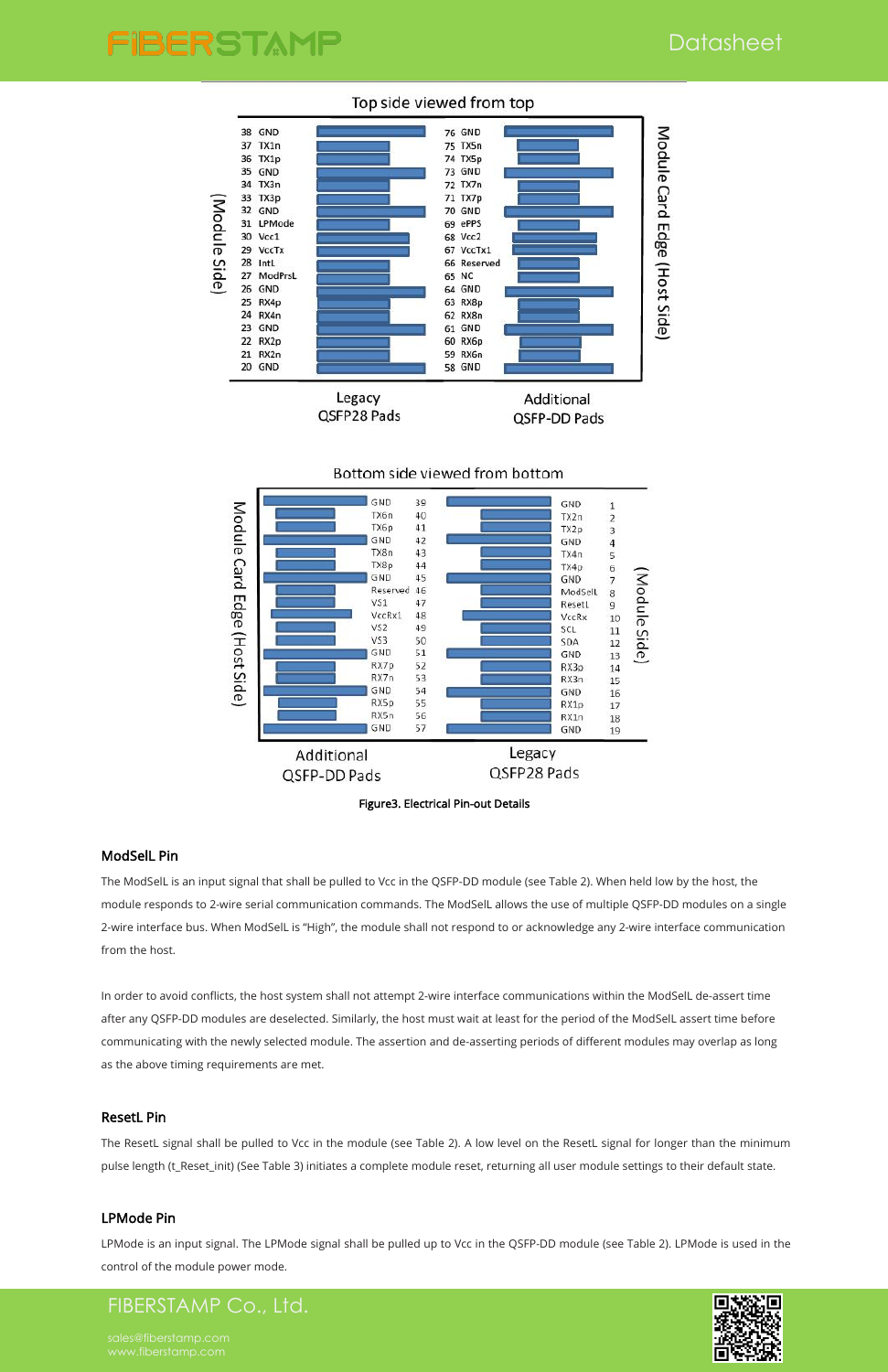**Datasheet** 

## FIBERSTAMP Co., Ltd.



See CMIS Section 6.3.1.3.

#### ModPrsL Pin

ModPrsL shall be pulled up to Vcc Host on the host board and pulled low in the module (see Table 2). The ModPrsL is asserted "Low" when the module is inserted. The ModPrsL is deasserted "High" when the module is physically absent from the host connector due to the pull-up resistor on the host board.

#### IntL Pin

IntL is an output signal. The IntL signal is an open collector output and shall be pulled to Vcc Host on the host board (see Table 2).<br>When the IntL signal is asserted Low it indicates a change in module state, a possible the host system. The host identifies the source of the interrupt using the 2-wire serial interface. The IntL signal is deasserted "High" after all set interrupt flags are read.

(addresses 00h through 7Fh) and Upper Memory (addresses 80h through FFh).<br>A larger addressable management memory is required for all but the most basic modules. This is supported by a structure of 128-byte pages, together with a mechanism for dynamically mapping any of the 128-byte pages from a larger internal management memory space into Upper Memory the host addressable space.

### Optical Interface Lanes and Assignment

The optical interface port is a male MPO16(MTP16) APC connector



#### Figure 4. Optical Receptacle and Channel Orientation

### DIAGNOSTIC MONITORING INTERFACE

Digital diagnostics monitoring function is available on all FIBERSTAMP QSFP DD products. A 2-wire serial interface provides user to contact with module.

### Memory Structure and Mapping

This limits the management memory that can be directly accessed by the host to 256 bytes, which is divided in Lower Memory

The addressing structure of the additional internal management memory2 is shown in Figure 8-2. The management memory inside the module is arranged as a unique and always host accessible address space of 128 bytes (Lower Memory) and as multiple upper address subspaces of 128 bytes each (Pages), only one of which is selected as host visible in Upper Memory. A second level of Page selection is possible for Pages for which several instances exist (e.g. where a bank of pages with the same Page number exists). This structure supports a flat 256 byte memory for passive copper modules and permits timely access to addresses in the Lower Memory, e.g. Flags and Monitors. Less time critical entries, e.g. serial ID information and threshold settings, are available with the Page Select function in the Lower Page. For more complex modules which require a larger amount of management memory the host needs to use dynamic mapping of the various Pages into the host addressable Upper Memory address space, whenever needed.

Note: The management memory map has been designed largely after the QSFP memory map. This memory map has been changed in order to accommodate 8 electrical lanes and to limit the required memory space. The single address approach is used as found in QSFP. Paging is used in order to enable time critical interactions between host and module.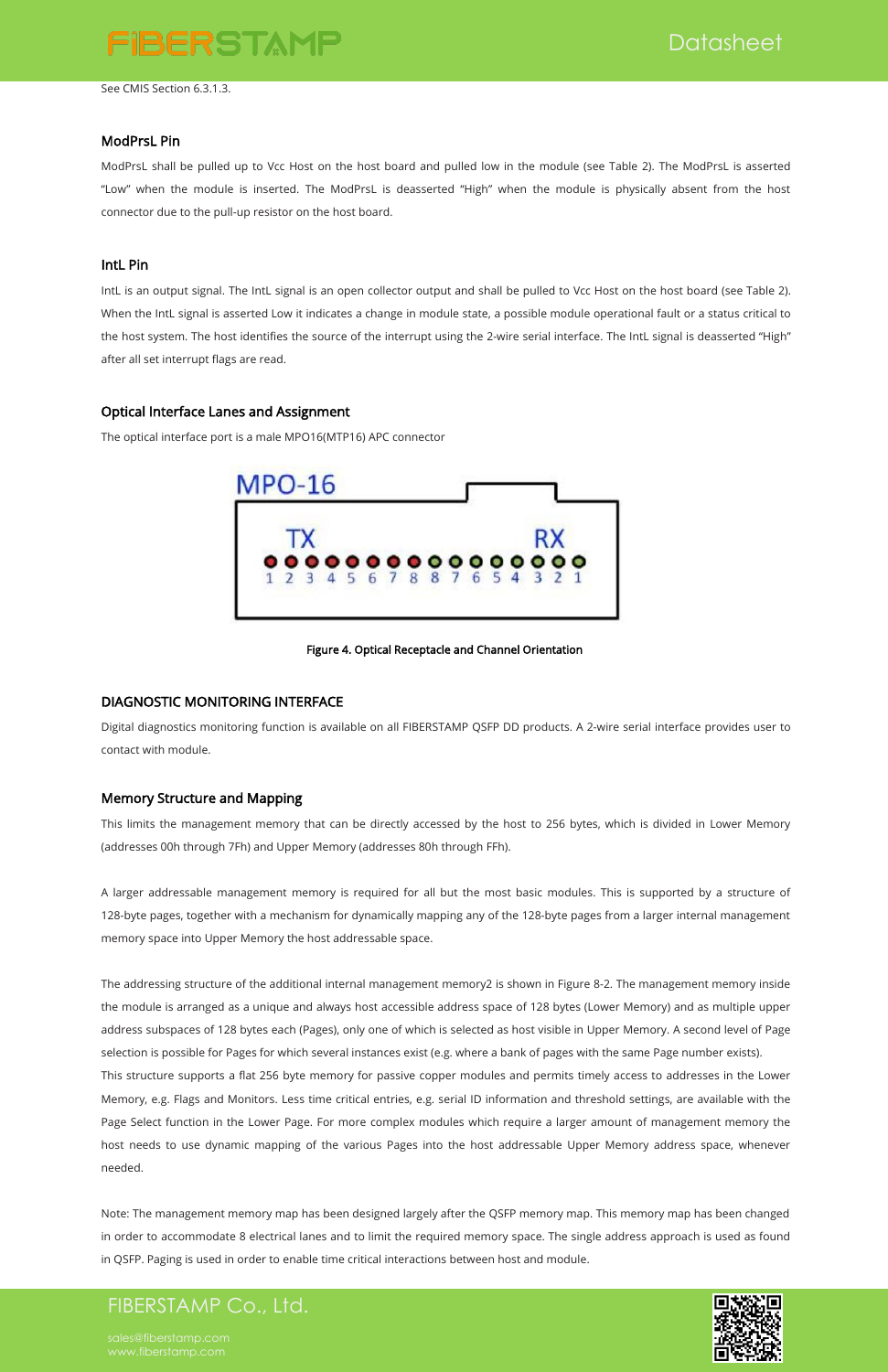FIBERSTAMP Co., Ltd.



### Supported Pages

A basic 256 byte subset of the Management Memory Map is mandatory for all CMIS compliant devices. Other parts are only available for paged memory modules, or when advertised by the module. See Table 8-28 for details regarding the advertisement of supported management memory spaces.

In particular, support of the Lower Memory and of Page 00h is required for all modules, including passive copper cables. These pages are therefore always implemented. Additional support for Pages 01h, 02h and bank 0 of Pages 10h and 11h is required for all paged memory modules.

Bank 0 of pages 10h-1Fh, provides lane-specific registers for the first 8 lanes, and each additional bank provides support for additional 8 lanes. Note, however, that the allocation of information over the banks may be page specific and may not to be related to grouping data for 8 lanes.

The structure allows address space expansion for certain types of modules by allocating additional Pages. Moreover, additional banks of pages



|     |                                    |                                            |                                         |                                      |                                             | Pages     | Pages   |
|-----|------------------------------------|--------------------------------------------|-----------------------------------------|--------------------------------------|---------------------------------------------|-----------|---------|
| 80h | Page 10h                           | Page 11h                                   | Page 12h                                | Page 13h                             | Page 14h                                    | $15h-1Dh$ | 1Eh-1Fh |
|     | Channel<br>control<br>and<br>masks | Channel<br>state,<br>flags and<br>monitors | Laser<br>Tuning,<br>status<br>and flags | Diagnostic<br>Status and<br>counters | Diagnostic<br>Advertising<br>and<br>control | Reserved  | Custom  |
| FFh |                                    |                                            |                                         |                                      |                                             |           |         |

Figure5. QSFP DD Memory Map